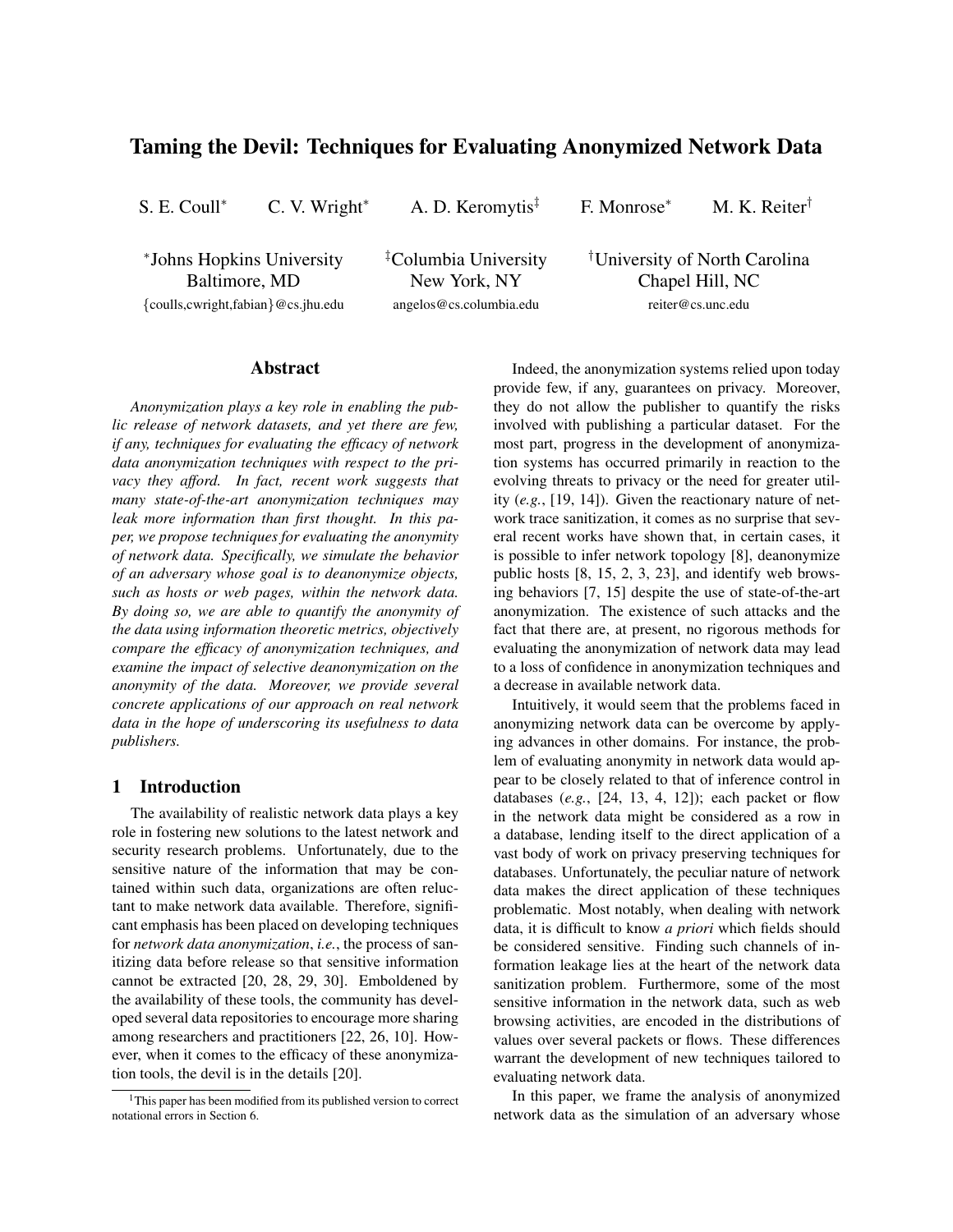goal is to distinguish the true identity of an anonymized object, such as a host, from among all possible unanonymized identities. Generally speaking, attacks on network data anonymization proceed as follows. The adversary approximates the expected feature distributions (*e.g.*, distribution of local port numbers) for unanonymized objects by using public information sources, such as DNS records or web search engines. She then calculates the feature distributions for each of the anonymized objects, and compares them to the approximated distributions for the unanonymized objects. If a one-to-one mapping exists between the anonymized and unanonymized distributions, then she can infer the identity of the object. This general algorithm for the adversary's behavior describes a broad and meaningful class of inference attacks, including several attacks against anonymized network data [8, 15, 2, 3, 7, 23].

Our approach simulates such an adversary by comparing objects from the unanonymized and anonymized data directly, thereby assuming that she has perfect knowledge of the unanonymized distributions. To analyze the anonymity of an object, we calculate the feature distributions for that anonymized object, and compare them to the feature distributions of all objects in the unanonymized data that are of the same type (*e.g.*, host objects). From this comparison, we derive a probability distribution over the object's possible unanonymized identities. To quantify the anonymity of the object, we calculate the information entropy of this derived probability distribution. Furthermore, we model the auxiliary information gained by the adversary from meta-data provided by the data publisher, and from deanonymization of objects within the data.

The main contributions of this paper are in showing that, through the use of entropy metrics, publishers can identify objects that are at risk of deanonymization, and can objectively compare the performance of various anonymization systems and policies. Moreover, by simulating the adversary's auxiliary information, a publisher can examine the impact of deanonymization on the anonymity of other objects. To underscore the utility of our approach, we provide several concrete applications of this analysis to real network data.

### 2 Preliminaries

The analysis techniques presented in this paper make heavy use of concepts from probability and information theory. For ease of exposition, we first review the concepts and definitions used throughout the remainder of this paper.

### Probability Distributions and Random Variables

Our analysis is founded on the examination of joint and marginal probability distributions computed from the set of values found in the various fields of the network data. In general, we can consider a *random vari-* *able* X that describes the probability distribution over values from a single field in the network data. A *joint distribution* on fields represented by random variables X and Y describes the probability distribution of the values from  $X$  and  $Y$  that occur together, and the probability mass function for the joint distribution is denoted as  $p(x, y)$ , where x and y are values taken from the sample spaces of  $X$  and  $Y$ , respectively. A joint distribution can be created from an arbitrary number of random variables by generalizing the definition accordingly. Similarly, a *marginal distribution* on a field represented by the random variable  $X$  would describe the probability distribution of the values from  $X$  alone, and the probability mass function for the marginal distribution is denoted as  $p(x)$ . Since the fields found in network data contain discrete values, we represent marginal distributions as a histogram where each bin represents the probability mass for a single value in the sample space of the distribution. Likewise, a discrete joint distribution on random variables  $X$  and  $Y$  would be described such that each bin represents the probability mass for the pair of values  $x$  and  $y$  taken from their respective sample spaces, and so on for increasing numbers of random variables.

In some cases, the values in the network data may change slightly, although their underlying meanings are equivalent. For instance, if two TCP connections send the exact same data, then their histograms of packet sizes should be exactly the same (*i.e.*, their bin values and amplitudes should be the same). However, various changes could occur, such as TCP retransmissions, which skew the histograms. One way of overcoming this problem is to implement a smoothing technique on the distribution [5]. In practice, any number of smoothing strategies may be applicable, but for our analysis we implement a very simple smoothing strategy that proceeds as follows. For a random variable  $Z$  representing the distribution to be smoothed, we find the standard deviation of Z and initially create one bin for each value such that the bin represents the range of that value plus/minus the standard deviation. Those bins with overlapping ranges are merged into a single bin such that the smoothed histogram generated contains bins representing the probability mass for each permissible range of values.

#### Information Entropy and Mutual Information

The concept of *information entropy* [9] is central to our analysis in that it provides a single value that quantifies the amount of uncertainty in a random variable, and acts as an intuitive indicator of anonymity [25, 11]. The entropy of a random variable X represents the amount of information gained by learning the outcome of  $X$ , and is calculated as:

$$
H(X) = -\sum_{x \in \mathcal{X}} p(x) \log p(x) \tag{1}
$$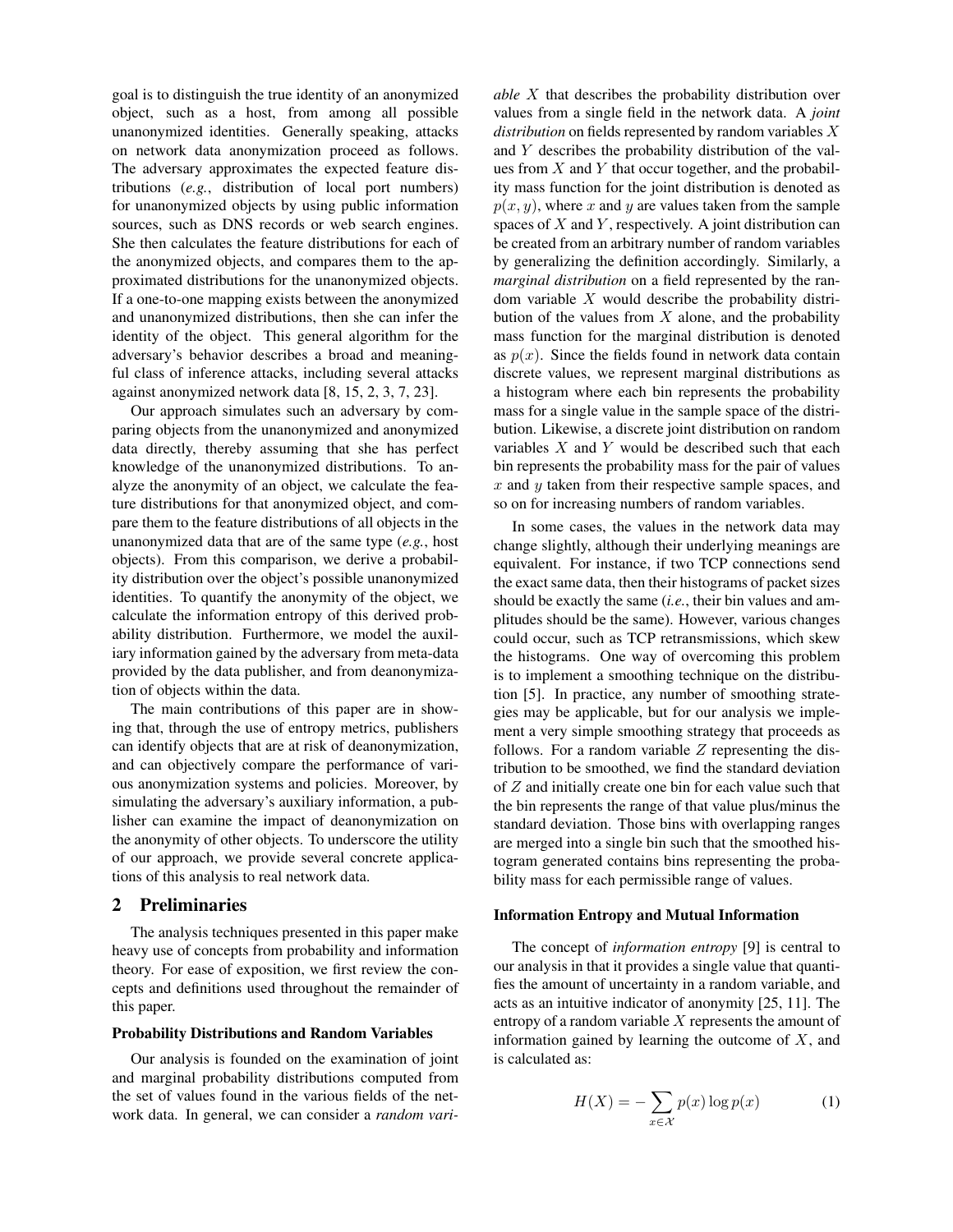The entropy of  $X$  takes its minimum value, zero, when all probability mass is centered on a single value, and it takes its maximum value,  $log N$  where N is the size of the sample space, when all values are equiprobable.

Likewise, the *mutual information* [9] between two random variables,  $X$  and  $Y$ , represents the amount of information gained about one variable by learning the outcome of the other, and is calculated as:

$$
I(X;Y) = \sum_{x \in \mathcal{X}} \sum_{y \in \mathcal{Y}} p(x,y) \log \frac{p(x,y)}{p(x)p(y)} \qquad (2)
$$

The mutual information between two random variables is symmetric, and takes its minimum value of zero when the two variables are statistically independent. Naturally, since mutual information indicates the information shared by the two variables, it is limited by the minimum of their information entropies. To transform mutual information into a more intuitive notion of correlation, we can normalize it by its maximum value, as shown in Equation 3. The *normalized mutual information* takes values near one when the two variables are heavily correlated, and values near zero when they are independent. This normalized version makes it far more intuitive to set a defining threshold between correlation and independence.

$$
\overline{I(X;Y)} = \frac{I(X;Y)}{\min(H(X), H(Y))}
$$
(3)

#### L1 Similarity Metric

In order to appropriately quantify the anonymity of the network data, we require a similarity metric to compare distributions to one another. Since we focus our analysis on discrete distributions represented by histograms, an intuitive choice for this similarity metric is the *L1 similarity*. The L1 similarity represents the difference between the maximum L1 distance minus the sum of the absolute differences between each of the corresponding bins in the two distributions,  $X$  and  $Y$ , as shown in Equation 4. In general, the bins in  $X$  and Y correspond to one another if they represent the same value.

$$
sim(X, Y) = 2 - \sum_{z \in \mathcal{X} \cup \mathcal{Y}} |P(X = z) - P(Y = z)| \quad (4)
$$

The L1 similarity takes its maximum value, two, when both distributions are identical, and its minimum value, zero, when the sample spaces of the distributions are completely disjoint.

In our analysis, the L1 similarity calculation is complicated by the fact that the anonymization process may have permuted or otherwise changed the values in the anonymized data (*e.g.*, shuffling port numbers). In this case, the values that the bins represent will no longer map directly between the unanonymized and

anonymized distributions. We will reexamine this issue in Sections 3 and 6.1, and show how to use a mapping relation to correctly simulate the adversary's information about the correct mappings in this L1 similarity calculation.

# 3 Adversarial Model

The underlying principle of our analysis is a realistic simulation of an adversary whose goal is to deanonymize the network data. For clarity, we explicitly define the goal of our simulated adversary, state our assumptions on the adversary's power, and describe how those assumptions relate to real-life adversaries.

#### The Adversary's Goal

In our analysis, an *object* is characterized by a set of distributions on the features of the network data (*i.e.*, fields or groups of fields), which represent its presence in the data. Thus, an *(un)anonymized object* is an object with its distributions calculated from the (un)anonymized version of the network data. Given an anonymized object and a set of unanonymized objects, the adversary's goal is to create a mapping between the anonymized object and its unanonymized counterpart by comparing the feature distributions of the anonymized object to all unanonymized objects.

This definition of the adversary's goal maps closely to that of a real-life adversary mounting an inference attack. In both cases, the adversary compares feature distributions to infer the identity of an anonymized object. The primary difference between the two is that the real adversary must approximate the set of unanonymized objects and their distributions, while our simulated adversary has exact information about the objects and their distributions, drawn directly from the unanonymized network data. In doing so, we perform a *worst-case* analysis of the indistinguishability of the objects.

#### Auxiliary Information

Beyond the feature distributions themselves, the adversary also has access to *auxiliary information*, which she can use to refine the accuracy of her inferences. One of the primary problems for the adversary in deanonymizing the data lies in accurately comparing the anonymized distributions to the unanonymized distributions. The anonymization process is intended to make it difficult for the adversary to directly compare the distributions, and so a relation must be applied which maps the anonymized values to their potential unanonymized counterparts. The auxiliary information is used to refine this mapping relation.

One piece of auxiliary information available to a reallife adversary is expert knowledge of the network data semantics. From knowledge of the semantics, the adversary can examine the relationships among the fields in the network data to select features that best describe the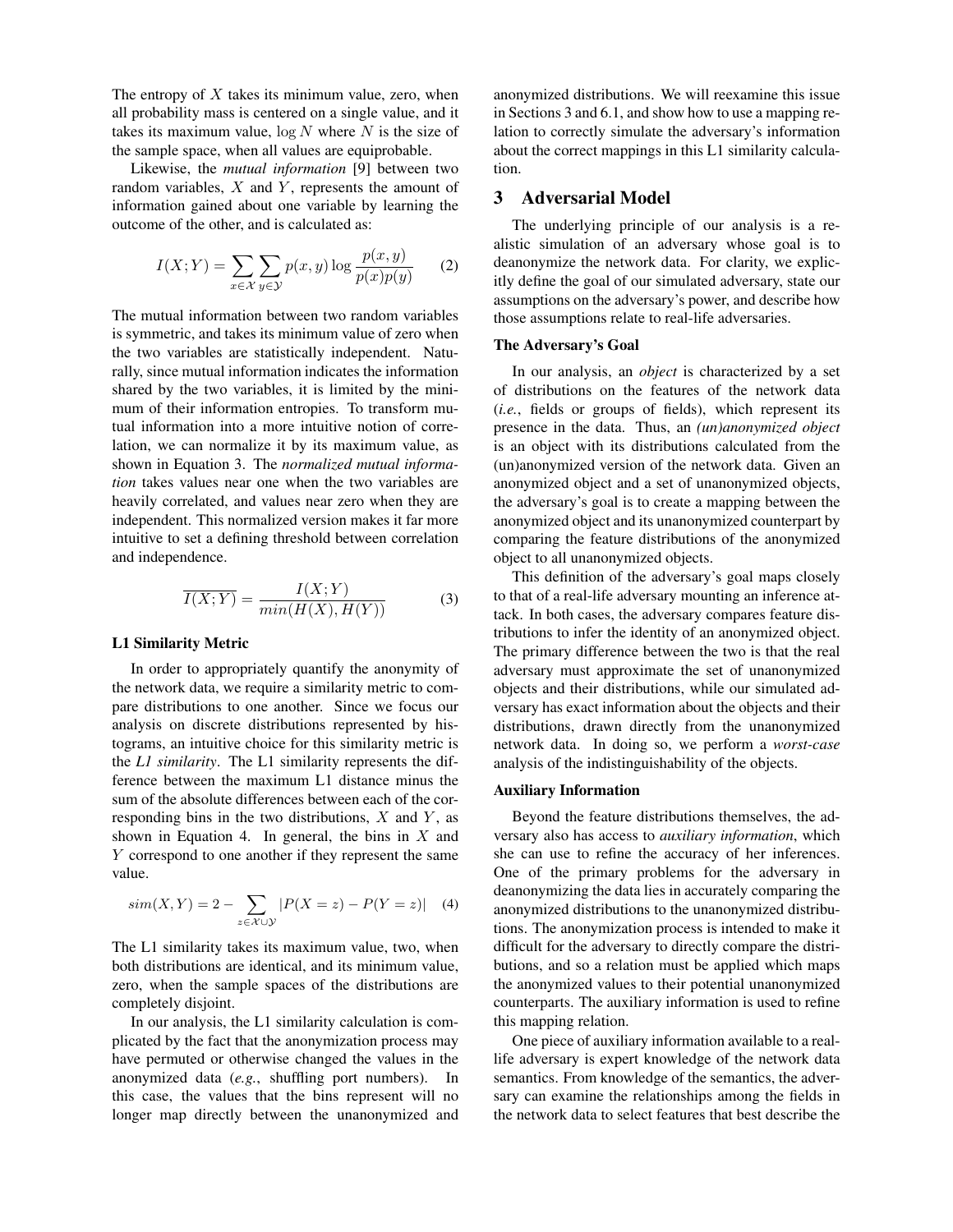| Object Type | Definition                                                                    |
|-------------|-------------------------------------------------------------------------------|
| Host        | Distinct Local IP                                                             |
| Web Page    | Distinct Local IP and                                                         |
|             | (Interarrival time $\langle n \text{ seconds and Remote Port} = 80 \rangle$ ) |
| User        | Distinct Local IP and                                                         |
|             | (User, Distinct IP, Time in Authentication Log)                               |

*Table 1:* Example definitions used to group records into objects

objects. In our simulation, the fields in the network data are annotated with their semantic type, and an automated feature selection algorithm is used to extract the features upon which we perform our analysis. The annotation and feature selection process is discussed in Sections 4 and 5, respectively.

The real-life adversary also has access to meta-data, which the data publisher provides to researchers to explain the context of the anonymized network data [21]. This meta-data might describe which packets had incorrect checksums, the anonymized IP prefixes for the network where the data was collected, or the types of anonymization (if any) applied to each field in the data. Information, such as the anonymized prefixes, can be learned directly from the meta-data, which allows the adversary to refine the mapping relation and increase the accuracy of her inference attack. Also, other information from the meta-data, such as the type of anonymization used, helps in defining a set of algorithms that the adversary can use to extract additional refinements to the mappings after objects are deanonymized. The metadata information is added to our simulation as annotations to the data, and we simulate the adversary's use of the learned information by implementing a mapping relation, which is described in greater detail in Section 6.1.

### 4 Annotating the Data

For our purposes, network data consists of n *records*, where each record is a tuple of m *fields* derived from a single packet or network flow [6]. A packet record might contain fields taken from the link, network, and transport layer headers of a packet. Flow records, on the other hand, contain fields which summarize information about all packets that were transmitted during a single session between two endpoints.

Network data can contain records generated due to the presence of several types of objects. At a high level, we might define a host object by the records sent or received by a single host, a web page object might consist of those records created due to the download of a specific web page, or a user object could be defined by all of the records sent or received by a host while a specific user was logged on to that system. To define an object in our analysis, the data publisher describes constraints on the fields within the network data (*e.g.*, each IP ad-

dress from a given prefix is to be considered a host object). Clearly, the definition of an object is limited only by the data publisher's knowledge of the object when the data was collected. Some objects, like hosts, can be defined with relatively little information by considering each unique IP address from the data publisher's administrative domain to be a host object. Conversely, defining objects like web pages or users may require extra information, such as web proxy or authentication logs. Example object definitions can be found in Table 1.

Once the objects are defined, the data publisher describes the characteristics and semantics of each field in the data. This annotation of the data ensures that the analysis treats each field appropriately with respect to the values it contains. For our purposes, three annotations on the data are required, which are also required by current anonymization tools [20, 28]. First, the publisher provides the IP prefixes of the local networks that appear in the data, along with their anonymized counterparts. This annotation ensures that our techniques only analyze the anonymity of those objects within the publisher's administrative domain, and allows us to reformat the data in terms of local and remote, rather than source and destination. Second, the publisher lists the semantic types for each field, including a difference operator for that semantic type and the type of smoothing applied (if any). For instance, fields containing IP addresses would have the type IP, with a difference operator of XOR and no smoothing. By assigning types to the fields, we can automatically extract semantically meaningful information about how these fields relate to one another. Third, the data publisher lists the type of anonymization applied to each field. The anonymization type, such as prefix-preserving IP anonymization or deterministic mapping, dictates the algorithm to be used in reversing the anonymization and augmenting the adversary's auxiliary information. Note that in many cases, the semantic and anonymization types can be set to use default settings for the given field, thereby limiting the burden on the data publisher.

### 5 Feature Extraction and Selection

Many of the fields in the network data share complex and semantically meaningful relationships which can be considered as *features*. For instance, port scanning behavior that might fingerprint a host is visible in the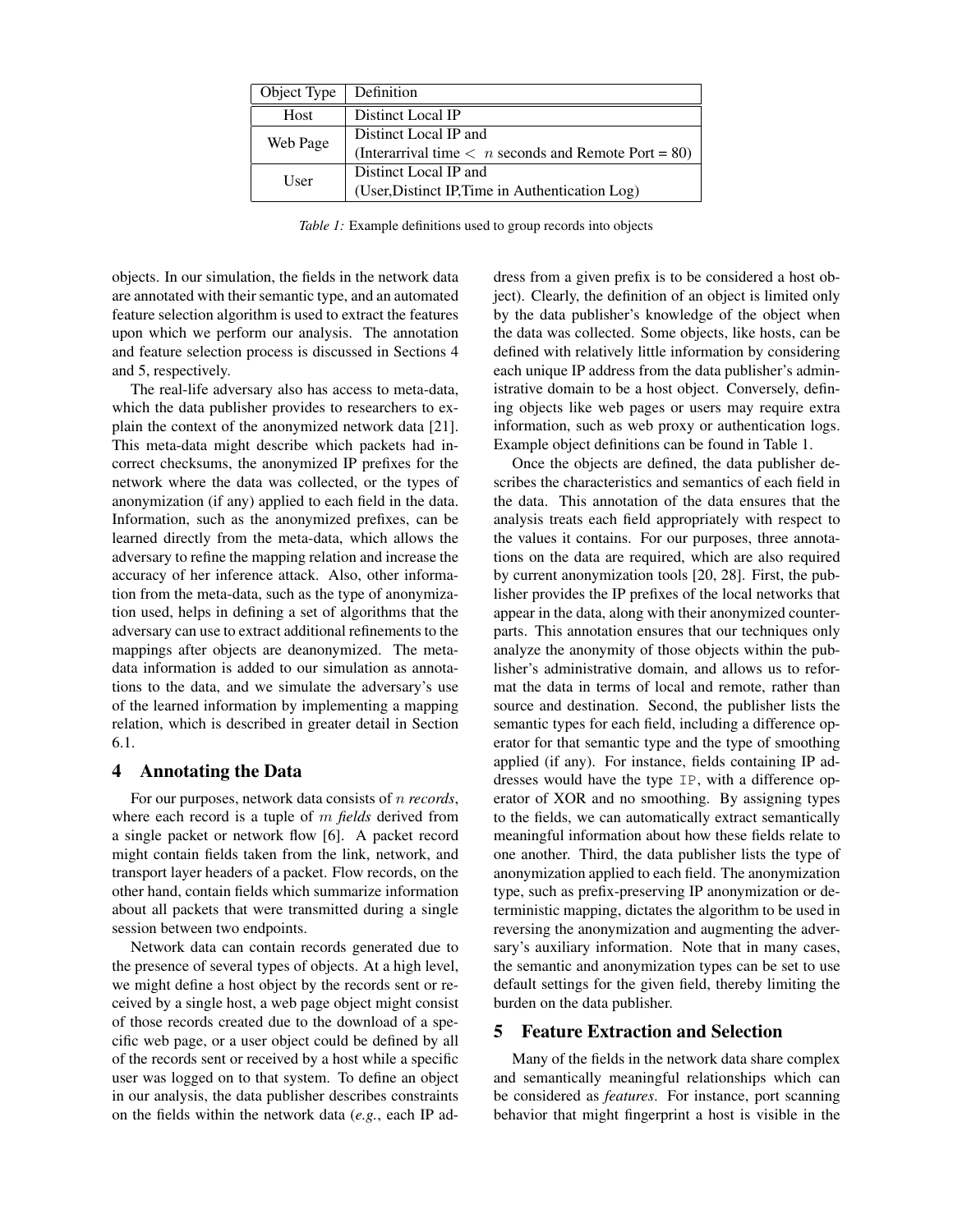| Original     |               | Inter-record |            | Intra-record       |                       |          |
|--------------|---------------|--------------|------------|--------------------|-----------------------|----------|
| Local IP     | Remote IP     | Local IP     | Remote IP  | Original Local IP. | Original Local IP.    | $\cdot$  |
|              |               |              |            | Original Remote IP | Inter-record Local IP |          |
| 192.168.0.10 | 192.168.0.250 | 0.0.0.0      | 0.0.0.0    | 0.0.0.240          | 192.168.0.10          |          |
| 192.168.1.50 | 192.168.10.20 | 0.0.1.56     | 0.0.10.238 | 0.0.11.38          | 192.168.0.10          | $\cdots$ |
|              |               |              |            |                    |                       |          |

*Figure 1:* Example data after creating inter- and intra- record fields with semantic type of IP and difference operator of XOR

way the destination port numbers change from record to record. Also, combinations of fields may produce a unique distribution where the constituent marginal distributions on those fields are not unique. Before applying our analysis techniques, it is important to examine the semantically meaningful relationships among fields, and extract the features that best represent those relationships.

# 5.1 Discovering Semantically Meaningful Relationships

The semantic types of the fields are used to characterize their relationships within the data, both within a record (*intra-record*) and across two or more records (*inter-record*). Initially, each of the *n* records in the network data contains m fields annotated with their semantic type. For each of the  $m$  initial fields, a new interrecord field is added to each row that inherits the type of the initial field. Likewise, we create a new intra-record field for each pair of fields, both initial and inter-record, with the same semantic type. The newly created intrarecord field inherits the semantic type of the fields used to create it.

To populate the value for an intra-record field in record  $k$ , we use the difference operator defined for its semantic type and calculate the difference between its two constituent fields in record  $k$ . For the value of an inter-record field in record  $k$ , we compute the difference between the value of its initial field at row  $k$  with the same field's value at row  $k-i$  (in our case,  $i = 1$ ), where the records are sequential and all belong to a single object. For the inter-record field values at record  $k = 0$ , we set the difference to be zero since there is no predecessor record.

Figure 1, for instance, shows the resulting network data after inserting the inter- and intra-record fields. The data initially contains the Local and Remote IP fields. Then two inter-record fields are created to calculate the difference between values in the Local and Remote IP fields across consecutive rows  $(i.e., i = 1)$ , respectively. Finally,  $\binom{4}{2}$  intra-record fields are created for every pair of initial and inter-record fields with the same type to calculate the difference between values within the same record.

We note that the network data may contain some

classes of subliminal channels that are not covered by our discovery process, such as complex active probing attacks [1, 27]. Discovering all possible subliminal channels in network data quickly becomes computationally infeasible since it requires the examination of *all* inter-record and intra-record relationships, whether they are semantically meaningful or not. Instead, we focus our analysis on a much narrower subset of these relationships that represent typical areas of information leakage that naturally occur within network data.

# 5.2 Feature Selection

When examined in isolation, the distribution of values in each of the fields may be similar among the objects being analyzed. However, when examined in aggregate these fields may be unique and could be used to distinguish the object. To see why, consider the case where two hosts have a variety of local port and remote IP address values in their respective records. Taken individually, the distributions on the local port and remote IP values for these hosts will be similar in an information theoretic sense. However, if one host always communicates with a single remote IP on a given port, while the other host communicates with a variety of remote IPs on that same port, then the two hosts will be distinguishable.

A naïve solution to this problem is to analyze all possible joint distributions on these fields, but as with the inter-record relationships, this will quickly lead to an intractable number of distributions to examine for each object. Instead, we select those joint distributions whose constituent marginal distributions are heavily correlated with one another, since the scenario described above can only occur when the marginal distributions are correlated to some degree. Moreover, if two fields are highly correlated, then analyzing both fields for anonymity is redundant, and thus we can reduce the computational requirements of the analysis by examining the joint distribution instead.

The process of selecting a mutually independent set of features proceeds as follows. For each pair of fields (including the newly created inter- and intra-record fields), we calculate the normalized mutual information between their marginal distributions, as shown in Section 2. If the normalized mutual information is above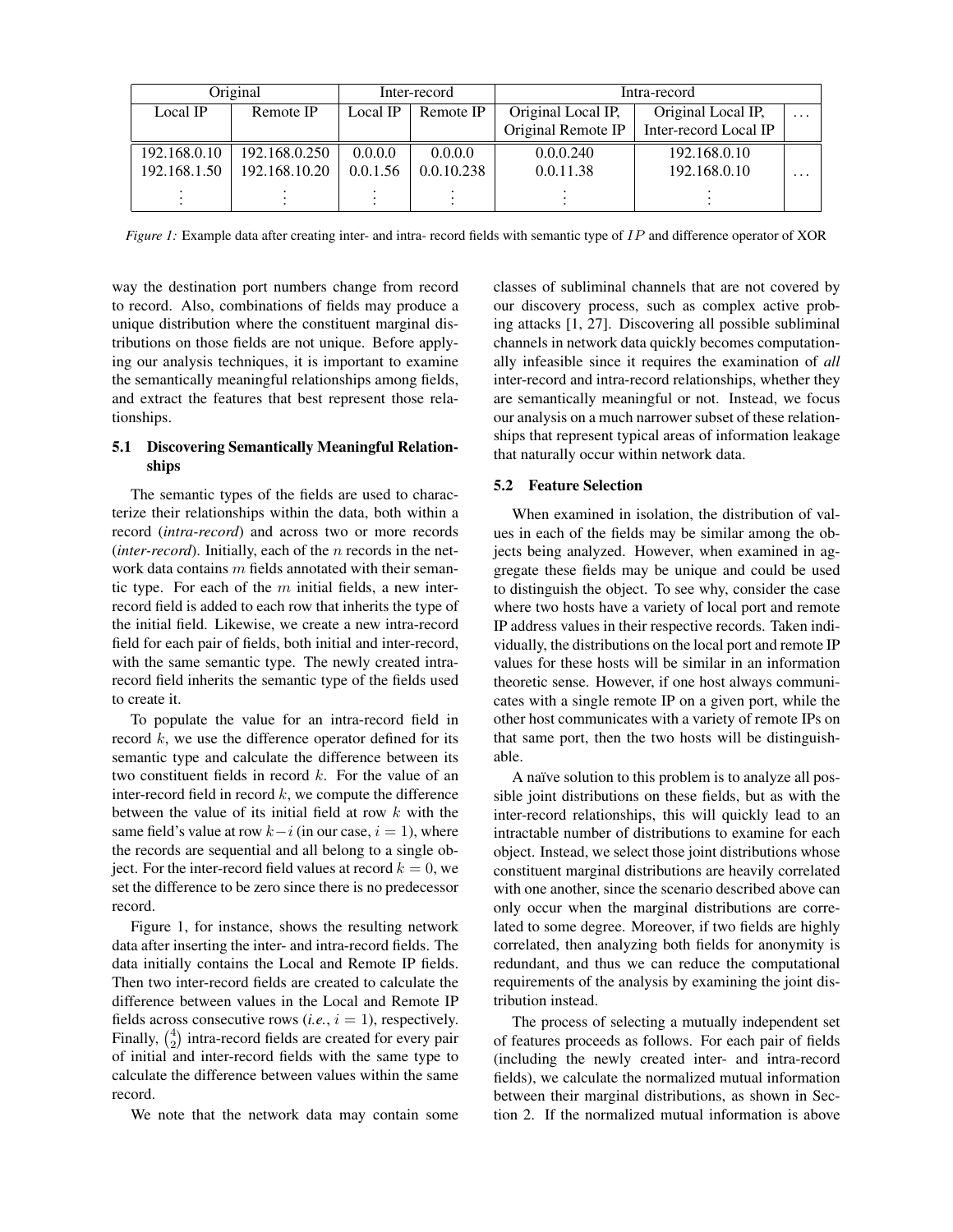| Anonymization Type      | Deanonymized Values |               | $aux_{t+1}$ Relation                        |
|-------------------------|---------------------|---------------|---------------------------------------------|
|                         | Anonymized          | Unanonymized  |                                             |
| Deterministic Mapping   | port $150$          | port 80       | $150 \rightarrow 80$                        |
| CryptoPAn [14]          | 200.120.10.10       | 128.2.250.220 | $200.120.10.6 \rightarrow 128.2.250.208/29$ |
| Pang <i>et al.</i> [20] | 200.120.10.10       | 128.2.250.220 | $200.120.10.6 \rightarrow 128.2.250.0/24$   |

*Table 2:* Examples of reversing anonymization and updating  $aux_t$  relation

some threshold (0.99 in our evaluation) we group the two fields together. We further combine groups of fields if they share at least one field in common. Finally, we create a singleton group for each field which has not been added to any other group. When the feature selection process completes, we arrive at several groups of fields where the fields within a group are transitively correlated to one another, and fields in different groups are mutually independent according to our threshold of correlation. We take this set of mutually independent groups of fields to be the *features* upon which we perform our analysis.

### 6 Analyzing Network Data Anonymity

The primary goal of our analysis is to quantify the degree to which anonymized objects are distinguishable within the provided network data. To perform this analysis, we compare the features of an anonymized object to those of all unanonymized objects using the L1 similarity (see Section 2), and use this comparison to derive a probability distribution on the potential true identities of the object. Finally, we use the resultant probability distribution to calculate an entropy measure that quantifies the distinguishability of the anonymized object. However, it is important that the simulation of the adversary's behavior accurately reflect the auxiliary information available to the adversary at each step in the analysis.

#### 6.1 Modeling Auxiliary Information

The auxiliary information available to the adversary can be modeled as a relation  $aux_t : A \rightarrow \mathcal{P}(U)$ , where  $t$  is the current time step in our simulation of the adversary, A is the set of anonymized values, and  $\mathcal{P}(U)$ is the power set of unanonymized values. Thus, for some anonymized input,  $aux_t$  outputs a set of one or more potential unanonymized values given the information available to the adversary at time  $t$ . At the start of the analysis  $(t = 0)$ , the adversary only has information gained from annotations on the data. Thus, for fields with no anonymization applied to them,  $aux_{t=0}$ will output the same value that was used as input, since both the anonymized and unanonymized values are the same. For fields with deterministic mappings, the relation would return all unanonymized values for that field since the adversary does not know which is the correct mapping for the anonymized input. For example, in the case of prefix-preserving IP anonymization, the relation would output a set of unanonymized IPs that is consistent with the adversary's knowledge of the local enterprise IP prefix.

As the analysis progresses, we simulate the knowledge gained by the adversary after deanonymizing objects in the data. Upon deanonymizing an object, the adversary can reverse the anonymization by running an algorithm that compares anonymized and unanonymized values for the deanonymized object. A new relation  $aux_{t+1}$  is generated from the previous relation at time  $t$  and the newly learned information from the latest deanonymization. For instance, if a field were anonymized using deterministic mapping, the adversary learns the mapping between pairs of anonymized and unanonymized values, and the new relation is created such that those pairs have a one-to-one mapping. For prefix-preserving IP anonymization, the adversary checks the length of the prefix match between the anonymized IPs of the deanonymized object and all remaining anonymized IPs. The new relation then requires that those remaining anonymized IPs match their unanonymized counterparts up to the length of the calculated longest prefix match. Concrete examples of learning information from deanonymization are given in Table 2.

The auxiliary information relation is used to constrain our comparison between anonymized and unanonymized values in two ways. First, as mentioned in Section 2, L1 similarity requires the existence of a mapping between the bins of the distributions being compared. For comparison between anonymized and unanonymized values, the mapping between bins must respect the information available to the adversary in the relation  $aux_t$ . From among all of the possible mappings allowed by  $aux_t$ , we choose the mapping that provides the highest L1 similarity. Second, objects are defined by various constraints on the fields in the network data (*e.g.*, local IPs defining host objects). In order to provide a correct analysis of the anonymity of an object, each anonymized object should only be compared to those unanonymized objects for which a mapping is possible given the relation  $aux_t$ .

### 6.2 Object Anonymity

Our analysis begins by examining the anonymity of each anonymized object in isolation, called *object*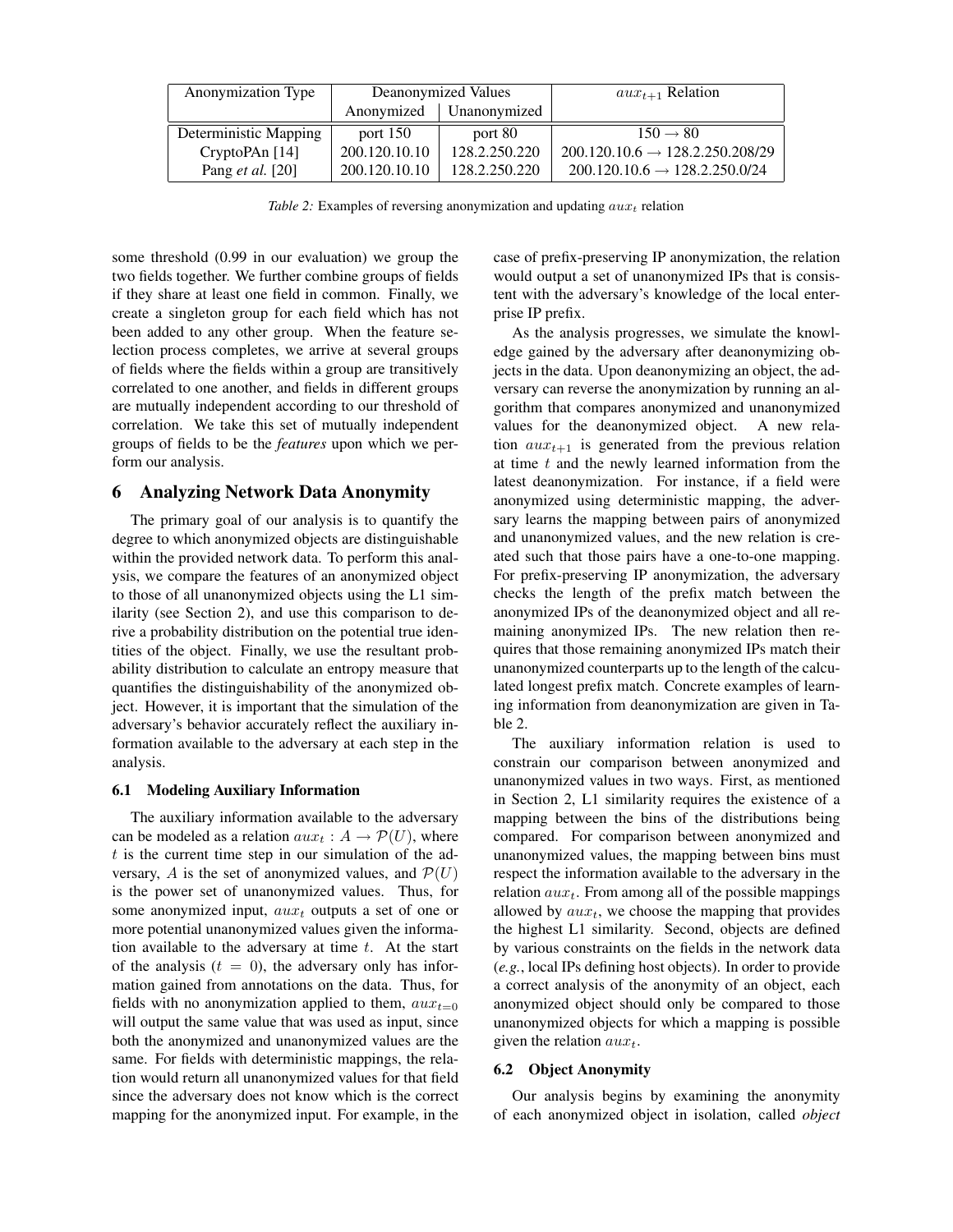*anonymity*, where we consider only the information found in the data annotation. To perform this analysis, we begin with the relation  $aux_{t=0}$  and the  $\ell$  feature distributions  $F_{i=1...l}$  identified using the technique from Section 5.2. For each feature distribution  $F_i$ , we calculate the L1 similarity between distribution  $F_{i,A}$ for anonymized object A and distribution  $F_{i, U_j}$  for all unanonymized objects  $U_j$ . We use the similarity values as a count to approximate a probability distribution, represented as the random variable  $X_{i,A}$ , on the true unanonymized identity of  $A$  with respect to feature  $F_i$ as:

$$
P(X_{i,A} = U_j) = \frac{sim(F_{i,A}, F_{i,U_j})}{\sum_{\forall U_k} sim(F_{i,A}, F_{i,U_k})}
$$
(5)

Notice that this probability distribution considers only those objects present within the data, which follows from our assumption that the adversary knows the set of objects in the data and their exact unanonymized distributions. From this probability distribution on the identity of A, we can calculate the entropy of A with respect to feature  $F_i$  using Equation 1. In practice, there are many cases where a single unique distribution may lead to deanonymization. The entropy measures calculated for each of the feature distributions can be used to examine cases of specific attacks on those distributions, and whether the anonymization policy applied to those distributions was effective in providing anonymity.

We also calculate the overall entropy of an object from the entropy of the true identity probability distribution for each of its constituent feature distributions. Recall that the set of features produced from the feature selection process are *mutually independent* according to the threshold on the normalized mutual information. Therefore, given the entropy for each of the identity distributions for features  $F_{i=1...l}$ , we calculate the overall entropy of the identity of A as:

$$
H(A) = \sum_{i=1}^{\ell} H(X_{i,A})
$$
 (6)

Since we are summing the entropy value of each feature, the overall entropy value for a single object can be as high as  $\ell \log N$ , where  $\ell$  is the number of features and  $N$  is the number of objects. The overall entropy of the object assumes that learning the identity of an object requires the adversary to learn the true identity for *all* feature distributions of that object. Though this may not be the case in many attack scenarios, we believe that the overall entropy values are still beneficial in understanding the general risk of deanonymization, and performing comparisons among different anonymization techniques.

### 6.3 Conditional Object Anonymity

Though the object anonymity provides useful information about the anonymity of the data, it does not capture the resilience of an anonymized dataset to deanonymization. For instance, it may be possible that the anonymity of objects within the data appears reasonable, but upon deanonymizing a single object the adversary learns enough information to undermine the remainder of the data. Therefore, it is imperative that data publishers have a method of detecting and quantifying the effects of deanonymization so that comparisons can be made among various anonymization techniques. In order to achieve this, we need to consider the anonymity of hosts conditioned upon the deanonymization of other objects, which we call *conditional object anonymity*.

To perform our conditional anonymity analysis, we first begin with the object anonymity analysis described above using the relation  $aux_{t=0}$ . We then choose the object with the lowest entropy value, and assume that it has been deanonymized by the adversary. In doing so, we create a new relation  $aux_{t+1}$  from the information learned from the deanonymization, and again perform the same analysis as the object anonymity case using  $aux_{t+1}$  to constrain the mapping of anonymized values. We continue this process iteratively, choosing the lowest entropy object at each step in the process, learning its information, and augmenting the mapping relation. The process completes when all anonymized objects have been deanonymized. The sequence of deanonymizations provides the data publisher with a notion of the adversary's strategy for deanonymizing the data, and allows different anonymization techniques to be compared to better understand their performance after deanonymization occurs.

# 7 Evaluation

To underscore the utility of our analysis techniques, we examine several concrete uses of those techniques in quantifying the anonymity of network data. We apply our techniques to a network trace recorded over a period of 24 hours at the edge of the Johns Hopkins University Information Security Institute (JHUISI) network. That network contains three subnets with a total of 237 hosts present in the data. For our analysis, we treat each of the 27,753 flows in the data as a single record with 19 features derived (as described in Section 5) from the original fields: start time, end time, local IP, local port, local size, remote IP, remote port, remote size, and protocol. In our data, the remote size and local size fields are the sum of the packet sizes sent to the remote and local hosts in the given flow, respectively. Our subsequent analysis focuses on the anonymity of host objects in the network data, where each distinct local IP address is treated as a different host object. In what follows, we show how a data publisher can (*i*) examine which objects may risk deanonymization due to unique distributions, (*ii*) objectively compare the anonymity provided by different anonymization techniques, and (*iii*) examine the impact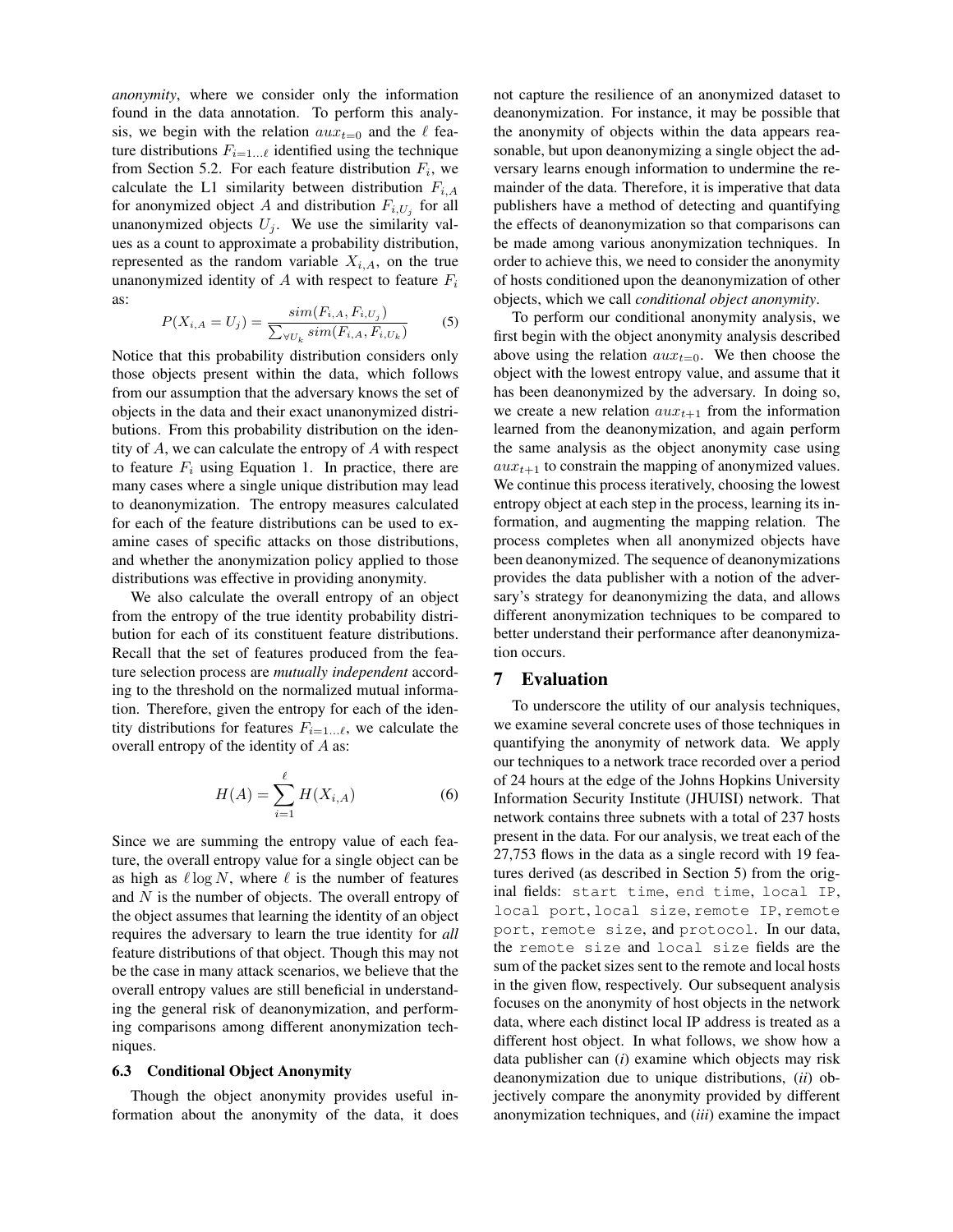

*Figure 2:* CDF of the total entropy of host objects, assuming all features are considered independently

of selective deanonymizations on the anonymity of other objects in the data.

### 7.1 Quantifying overall anonymity

One of the most obvious applications of our analysis is in quantifying the anonymity of the objects in a particular dataset. Figure 2 shows the cumulative distribution function (CDF) of the total entropy for the host objects in the dataset, as calculated by Equation 6. A CDF, such as the one provided here, allows the data publisher to quickly and intuitively quantify the overall anonymity of the objects in the dataset. The graph shows, for example, that a substantial fraction of hosts in the data have relatively low entropy compared to the maximal entropy assuming, of course, that all features are independent of one another. An equally useful view is the CDF of the lowest entropy features across all hosts in the dataset, as shown in Figure 3. This view provides the data publisher with a method for verifying the soundness of the chosen anonymization policy for each feature. For instance, Figure 3 shows that the remote and local port feature provides distinguishing information for many of the hosts in the data, and as such, it may be prudent to re-examine the anonymization policy for these features.

#### 7.2 Comparative analysis

Another important contribution of this type of analysis is that it allows for an objective comparison of anonymization techniques and the impact that selective deanonymizations have on their soundness. As an example, we compare the prefix-preserving IP anonymization system of Pang *et al.* [20] to the CryptoPAn system [14], as applied to the JHUISI dataset. For context, recall that the CryptoPAn system is strictly prefix-preserving, meaning that if two unanonymized IP addresses share a  $k$ -bit prefix, then so will their anonymized counterparts. The anonymization system of Pang *et al.*, however, uses a pseudo-random permutation to anonymize subnet and host portions of the IPs separately. There-



*Figure 3:* CDF of the three worst features



*Figure 4:* Comparison of Pang *et al.* anonymization to CryptoPAn

fore, the approach of Pang *et al.* only guarantees that two IPs in the same unanonymized subnet will also be in the same anonymized subnet, but all other prefix relationships among the IPs are broken. In this comparison, we examine the average entropy across all hosts at each step in the conditional anonymity analysis, as shown in Figure 4. The graph illustrates several interesting properties of these two anonymization techniques, which allow a data publisher to make informed decisions on their use. Most notably, the graph shows that the approach of Pang *et al.* provides greater privacy than the CryptoPAn approach, especially after a few deanonymizations (three, in this case) have occurred.

Additionally, Figure 4 shows an interesting pattern of increasing average entropy followed by an abrupt drop, which occurs repeatedly for CryptoPAn, and less often for the approach of Pang *et al.* To see why this pattern emerges, it is instructive to recall how we model the process of deanonymization. In particular, recall that at each iteration of the conditional anonymity analysis we choose the anonymized host with the lowest entropy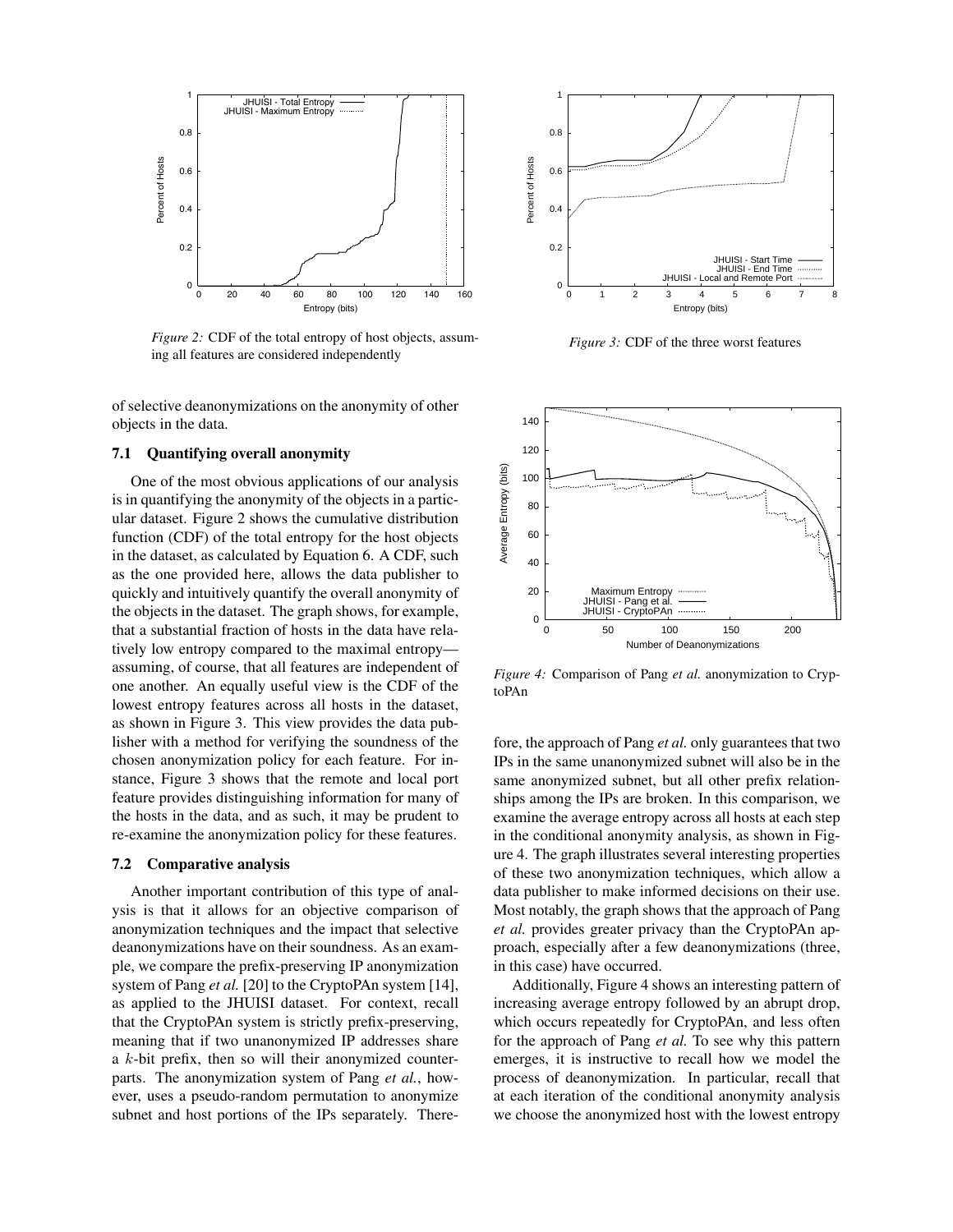| Hostname | Local, Remote Port | Search Engine |
|----------|--------------------|---------------|
|          | Entropy            | References    |
| simnet   | 0.0                | 77            |
| spar     | 0.0                | 71            |
| skdnssec | 0.004              | 32            |
| mirror   | 3.50               | 10            |
| cable    | 6.707              |               |

*Table 3:* Entropy and references in a popular search engine for hosts in the example dataset

and deanonymize it, thus revealing its true identity. This deanonymization can result in two possible outcomes for the adversary's auxiliary information. In the case where the deanonymization results in learning prefix information about a substantial number of hosts, the average entropy will drop significantly due to the change in entropy for each of the affected hosts (*e.g.*, iteration 40 for Pang *et al.* and 120 for CryptoPAn). When the deanonymization provides no information or information on very few hosts, the result is an increase in the average entropy (*e.g.*, iterations 4–39 for Pang *et al.* and 81–119 for CryptoPAn). This somewhat unintuitive increase occurs in part due to the removal of very unique hosts that skew the average entropy downward and the fact that we gain little or no additional information about the remaining hosts. Once all unique hosts are exhausted and the adversary learns all available information about the anonymized subnets, the average entropy decreases in a smooth logarithmic curve, as seen in the Pang *et al.* plot. By contrast, the average entropy under CryptoPAn continues the pattern of increased entropy followed by drastic drops because additional information about the prefix is continually learned throughout the deanonymization process.

#### 7.3 On the impact of selective deanonymizations

Given the continued threat to data privacy, one intriguing benefit of our analysis is that it allows data publishers to explore the effect of selective deanonymizations. As a concrete example, we apply our analysis techniques to the JHUISI dataset in the context of a recently discovered behavioral profiling attack [8]. In that attack, the adversary uses public information to estimate the services provided by hosts (as indicated by port numbers) within the network where the anonymized data was captured. By comparing the estimated services with those indicated in the anonymized data, the adversary can reveal the host's identity.

To evaluate the impact of this attack on the data, we examine the entropy for the local and remote port feature for each host in the anonymized data with publicly available information. For our purposes, we simply use the number of references found in a popular search engine for each hostname in our network data to approximate



*Figure 5:* CDF of the the total entropy with and without deanonymized servers in the auxiliary information

its available public information. Table 3 shows each of the hosts with at least one reference, along with their entropy values for the local and remote port feature. Notice that there is a substantial gap between the first three hosts and all others in Table 3 in terms of their public references and entropy values. The results indicate that *simnet*, *spar*, and *skdnssec* are at risk of deanonymization from the behavioral profiling attack, and, in fact, these were the same three hosts that were deanonymized in previous work [8].

Armed with insights regarding the hosts likely to succumb to the behavioral profiling attack, we can examine the effect that these deanonymizations would have on the rest of the data. We do so by assuming these hosts have been deanonymized and are now in the adversary's auxillary information, then repeat the computation in Section 6.3. Specifically, for our JHUISI data anonymized with the Pang *et al.* anonymization system, we take the anonymized values associated *simnet*, *spar*, and *skdnssec*, add their correct mappings to  $aux_t$  as if they have been deanonymized, and then recompute the total anonymity of the dataset.

Figure 5 shows the CDF for the JHUISI dataset without deanonymizations compared with the case where we assume the three hosts have been deanonymized and added to the adversary's auxiliary information. The graph shows a significant reduction in the anonymity of the remaining hosts in the dataset, with over 50% of hosts experiencing a reduction in entropy of approximately 20 bits. Intuitively, the reason for this reduction is that the  $aux_t$  relation has been augmented with more accurate information about the anonymized prefixes. Consequently, the remaining hosts are placed into their correct subnets and the set of possible true identities is reduced substantially in some cases. This same approach can be used by data publishers to anticipate attacks, and examine various "what-if" scenarios in an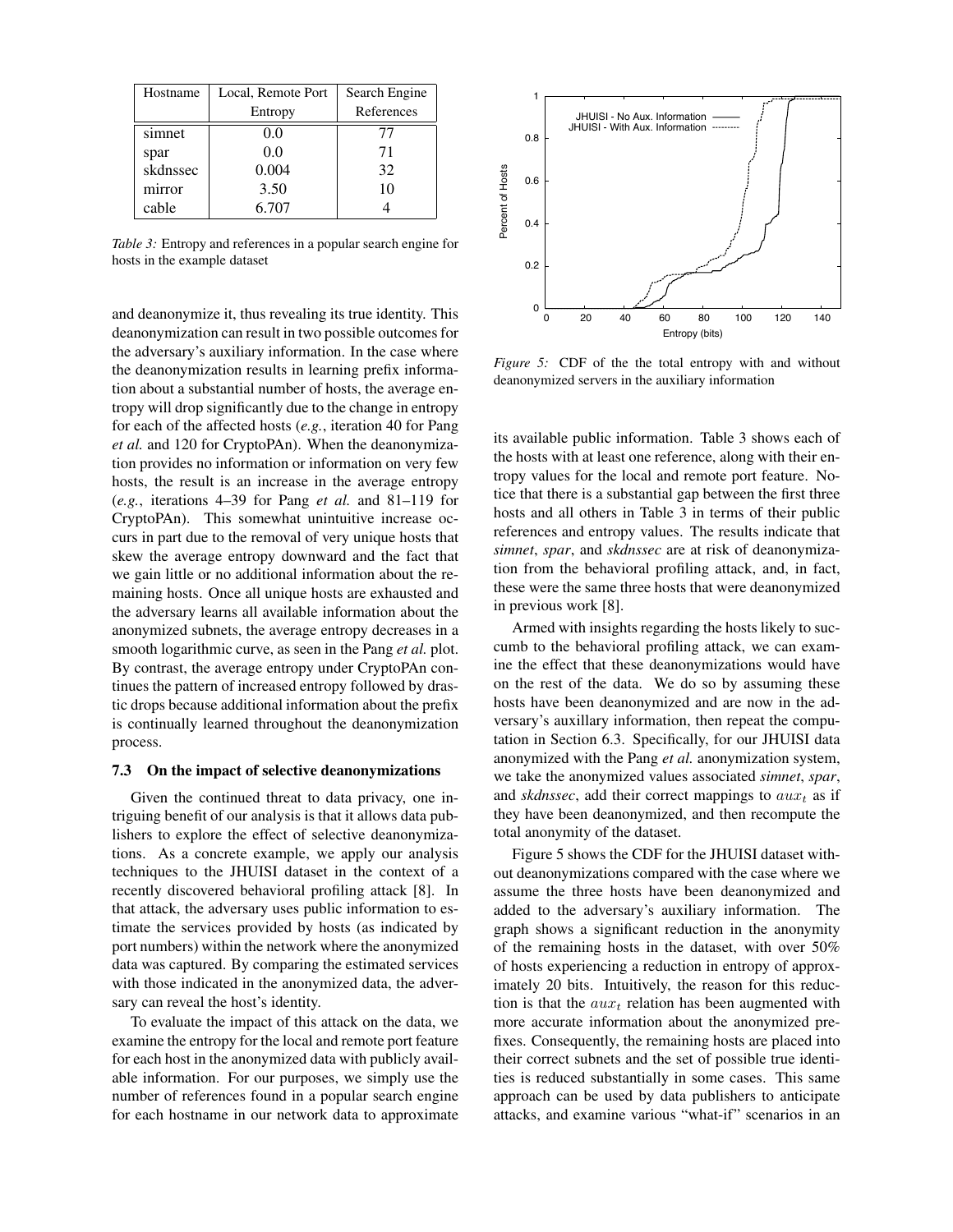objective and quantifiable manner.

#### Discussion and Future Work

The techniques provided in this paper can be computationally intensive, requiring significant time to fully compute the object anonymity and conditional object anonymity. Informally, our analysis is quadratic in the number of objects being analyzed, and when applied to the JHUISI dataset the analysis completed in approximately 8 hours on a single 2.4GHz processor.

One avenue of future work lies in the creation of methods for reducing the computational expense of our analysis while maintaining its correctness. We do note, however, that network data collection and anonymization is generally an offline process performed over the course of several weeks or months, and once published, the data may remain available to the public for several years. Consequently, the time spent evaluating the privacy implications of the anonymized network data is short relative to the other steps in the process, and this evaluation pays substantial dividends to the data publisher in the form of increased confidence in the sanitization of the data. Other important areas of future work include methods for efficiently examining a wider range of relationships within the data, and the application of our analysis technique to other object types, such as web pages.

### 8 Related Work

Notions of anonymity similar in spirit to those developed in this paper have also been used in the database privacy literature. However, unlike in the network data setting, database attributes are typically explicitly labeled as either sensitive or non-sensitive. The most widely known definition of privacy in that setting is k-Anonymity [24], which requires that each record in the database be indistinguishable from at least  $k - 1$ other records, with respect to every set of potentiallyidentifiable non-sensitive attributes. These  $k$  indistinguishable records are then referred to as forming an equivalence class, or an anonymity set.

Machanavajjhala *et al.* [18] point out two possible attacks on  $k$ -anonymous databases that can occur when parts of the data are homogeneous with respect to the sensitive attribute(s), or when the adversary has some prior knowledge of the population statistics. To address these shortcomings in k-Anonymity, they propose the notion of l-Diversity, which requires that each equivalence class in the database have at least  $l$  "wellrepresented" values for each sensitive attribute. Li *et al.* [17] point out weaknesses in l-Diversity that occur when dealing with numerical data or skewed categorical data, and they in turn propose the notion of  $t$ -Closeness as a more robust definition of privacy. They define an equivalence class to have t-Closeness if the distance between the distribution of a sensitive attribute within the class and the distribution of the sensitive attribute in the whole database is below some threshold  $t$ .

Unfortunately, the unique nature of network data makes it difficult to apply these notions directly to packet traces or NetFlow logs. One of the main challenges when dealing with network data is that it can be very difficult to know *a priori* which fields should be considered sensitive and which of the non-sensitive fields could be potentially identifying. Moreover, the most sensitive pieces of information, such as hosts' or users' behaviors, are often not well described by single records.

Other work has focused on assessing the privacy provided by various kinds of anonymization schemes. Distantly related is the work of Diaz *et al.* [11] and Serjantov and Danezis [25], which uses metrics based on information entropy to measure the connection-level anonymity provided to message senders in anonymizing mix networks. Lebanon *et al.* [16] apply statistical decision theory to assess the risk to privacy associated with the publication of anonymized databases. Similar to this work, the approach of Lebanon *et al.* allows for the modeling of the adversary's auxiliary information, although such information must be configured *manually* by the data publisher.

Concurrently with our work, Ribeiro *et al.* [23] proposed a new technique for undermining the privacy of enterprise network traces anonymized with prefixpreserving anonymization. Like the approach presented in this paper, their work also suggests methods for quickly analyzing network data for hosts that are vulnerable to their proposed attack.

# 9 Conclusion

Since the continued availability of anonymized network data relies heavily on the successful application of anonymization techniques—and the data publisher's confidence in the efficacy of those techniques—we believe that the analysis methods in this paper provide several tangible benefits. Specifically, we present the first methods, of which we are aware, for analyzing the anonymity of network data. Using our analytical techniques, we show how data publishers can make informed decisions about the appropriate use of anonymization tools and the publication of anonymized data, thereby gaining confidence in the privacy of that data. We further demonstrate the utility of our techniques by showing their use in quantifying the anonymity of host objects, objectively comparing datasets and anonymization techniques, and examining the effects of deanonymization. It is our hope that the methodology presented in this paper, along with the continued evolution of anonymization techniques and public data repositories, will further encourage the sharing of anonymized network data.